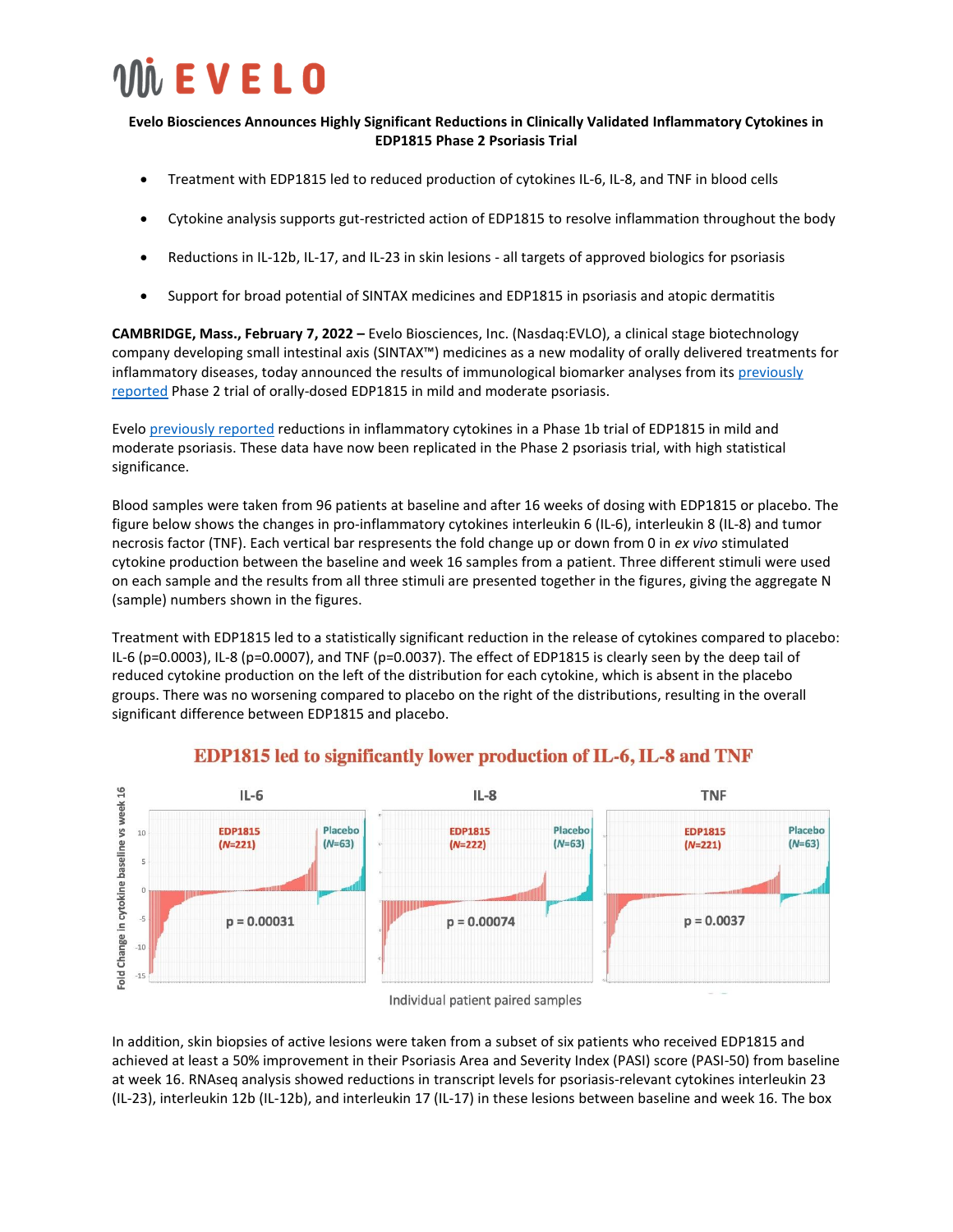# $\dot{\textbf{h}}$  **E V E L O**

plot below shows the median and interquartile ranges, as well as individual values of the cytokine expression levels in the skin, at baseline and week 16. These data were consistent with the systemic effects in blood described above, suggesting that EDP1815 reduces inflammation in the skin by modulating multiple proinflammatory cytokines systemically.



These data highlight the biology of SINTAX and support the development of a new class of medicine that act locally in the small intestine to exert significant effects on inflammation throughout the body. There was no observed distribution of EDP1815 outside the gut. In the Phase 2 trial, EDP1815 was observed to have safety and tolerability data comparable to placebo. Six-month follow-up efficacy and safety data from the Phase 2 trial will be available later this quarter.

"Evelo has uncovered a central governing system of human biology - the small intestinal axis - opening up the possibility of a new type of safe and well-tolerated medicine with the potential to transform the treatment of all stages of inflammatory diseases globally," said Simba Gill, Ph.D., Chief Executive Officer of Evelo. "Our accumulating clinical results, today's data showing mechanisms of inflammation resolution in patients, and the safety and tolerability results observed with EDP1815, combine for an attractive probability of success for EDP1815 and Evelo's pipeline of SINTAX medicines. These data provide the clearest scientific evidence yet for the potential of EDP1815 in psoriasis, atopic dermatitis, and beyond, and show that targeting SINTAX can lead to broad inflammation resolution. We are advancing EDP1815 towards Phase 3 clinical trials in psoriasis and expect to start dosing patients in the Phase 2 clinical trial in atopic dermatitis soon. We als[o recently published](https://www.frontiersin.org/articles/10.3389/fimmu.2022.768076/full?&utm_source=Email_to_authors_&utm_medium=Email&utm_content=T1_11.5e1_author&utm_campaign=Email_publication&field=&journalName=Frontiers_in_Immunology&id=768076) peer-reviewed preclinical data on a SINTAX development candidate, detailing its cellular mechanism of action which induced systemic anti-inflammatory effects while remaining gut-restricted."

#### **About the Phase 2** *Ex vivo* **Stimulation Analysis Protocol**

Blood samples were taken from 96 patients at baseline and after 16 weeks of daily oral administration of EDP1815 (N=74) or placebo (N=22) in Evelo's Phase 2 clinical trial in mild and moderate psoriasis. Whole blood was incubated with three stimuli separately: lipopolysaccharide (LPS), antibodies to CD3 and CD28, and staphylococcal enterotoxin B (SEB), which cover a broad range of immune cell function. Analyses were performed on blood samples from 96 of the patients in the trial. Fifty-five of these patients achieved at least a PASI-50 at week 16 or had PASI scores greater than 150% worse than baseline at week 16, selected from both active and placebo treatment groups. The other 41 patients were drawn at random from active and placebo groups pro rata to assemble a representative sample of the trial population, enriched by both tails of PASI outcomes. The differences in *ex vivo* stimulated cytokine production at baseline and week 16 were calculated.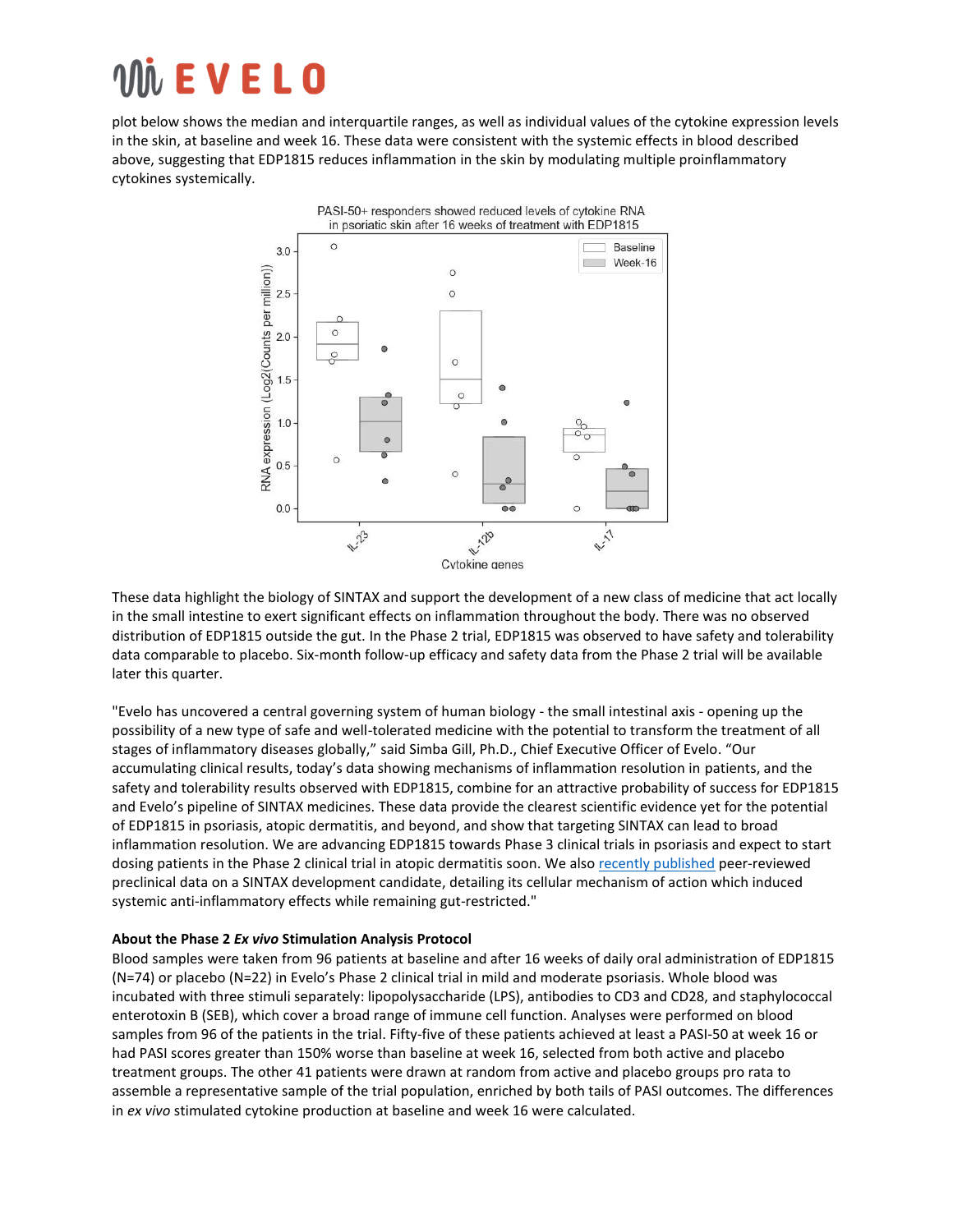### **WEVELO**

#### **About EDP1815**

EDP1815 is an investigational oral medicine being developed for the treatment of inflammatory diseases. It is a non-live pharmaceutical preparation of a strain of *Prevotella histicola*, selected for its potential to provide systemic pharmacological effects after oral administration with gut-restricted distribution. Being non-live, it has not been observed to colonize the gut or modify the microbiome. Preclinically, EDP1815 had anti-inflammatory effects in models that cover multiple pathways of inflammation, Th1, Th2, and Th17. Clinical results from multiple independent cohorts provide evidence supporting EDP1815's potential to address Th1, Th2 and Th17-mediated inflammation.

#### **About EDP1815-201**

EDP1815-201 is a double-blind, placebo-controlled, dose-ranging Phase 2 trial designed to evaluate three doses of an enteric capsule formulation of EDP1815 versus placebo in 249 patients with mild and moderate psoriasis over a 16-week treatment period. In the trial, the PASI scores were assessed by both mean changes from baseline and responder rates. The primary endpoint is mean percentage reduction in PASI score at 16 weeks. Secondary endpoints include the proportion of trial participants who achieve a PASI-50 response or greater and other clinical measures of disease such as Physicians Global Assessment (PGA), Body Surface Area (BSA), PGA x BSA, Psoriasis Severity Index (PSI), and Dermatology Life Quality Index (DLQI). The initial treatment phase of the trial is complete. A six-month follow-up phase of the trial is ongoing.

#### **About Psoriasis**

Psoriasis is a common chronic immune-mediated inflammatory skin disease, affecting up to 3% of the population worldwide. The disease is driven by Th17-inflammation, which results in the formation of thick red plaques with scaling. Psoriatic lesions can appear anywhere on the body but are most often seen on the knees, elbows, scalp, and lumbar area. In addition to the skin lesions, there are systemic manifestations of the disease including arthritis and fatigue, and a strong association with depression and metabolic syndrome.

Patients with mild and moderate psoriasis are underserved by current treatments. Topical therapies do not control systemic inflammation, have low rates of compliance, and in the case of topical steroids are not recommended for long-term use. The majority of novel therapies, including injectable high-cost biologics, are only approved for patients with moderate and severe disease. Even in the severe patient population, the majority of eligible patients do not receive biologics, instead opting for topical therapies or oral systemic therapies, which are associated with tolerability issues and/or with monitoring requirements tied to safety concerns.

#### **About Evelo Biosciences**

Evelo Biosciences is a clinical stage biotechnology company developing orally delivered product candidates that are designed to act on the small intestinal axis, SINTAX™, with systemic therapeutic effects. SINTAX plays a central role in governing the immune, metabolic, and neurological systems. The Company's first product candidates are pharmaceutical preparations of single strains of microbes selected for their potential to offer defined pharmacological properties. Evelo's therapies have the potential to be effective, safe, and affordable medicines to improve the lives of people with a broad range of inflammatory dieases.

Evelo currently has three product candidates in development: EDP1815, EDP1867, and EDP2939 for the treatment of inflammatory diseases. Evelo is advancing additional product candidates in other disease areas.

For more information, please visit [www.evelobio.com](https://www.globenewswire.com/Tracker?data=GViC1aioZh342RAwP4wj-rw7VtybGus1uZNOu7_FIE_V7ePt9xjaHZR7RP6do3U-nNUaDHspOS6ALdFvnSk6c8-jnmGMr7G9NYy7Qc-OYnEN5o9RDN4OmM1_4mxe7TF5owxPp8Vn-WmSPeAj_pFU-C_c0fbs0sMtKXaG6OJ0gLaVRgANZwkmGM7TYrgBwdHXlKVu0x2eNG9sqOAF2TXJ8tz-cPoMMlP3WYvQOXNNgUE=) and engage with Evelo on [LinkedIn.](https://www.globenewswire.com/Tracker?data=-_k-sdJDAvnuzI4vGBlpzP5-sllnvvNuJkMKleHJnZJ4n_2A06-qQKh6FAqAVmxHFIQXgM_36tSwPbuQrGIPfyzVeaN1vLw7LjXDe2P2UP22iQPpW8LGe1Eb2ag5ADkZB1WQjihW7XQt5nvIAh0civFG-qWPgku4WJuwRj0TOyLhVT6-3rO4pGs00E1uf1UJhXrEnes-yn_4h5YZXCV3su1gZYV5stbvpCR--JoEVpeF3rEwK9D6O4GGDr3cV5RItQW2WarWiepkjRtvO--kzQ==)

#### **Forward Looking Statements**

*This press release contains forward-looking statements within the meaning of the Private Securities Litigation Reform Act of 1995. All statements contained in this press release that do not relate to matters of historical fact should be considered forward-looking statements, including statements concerning the development of EDP1815 and our other product candidates, and the promise and potential impact of our product candidates.*